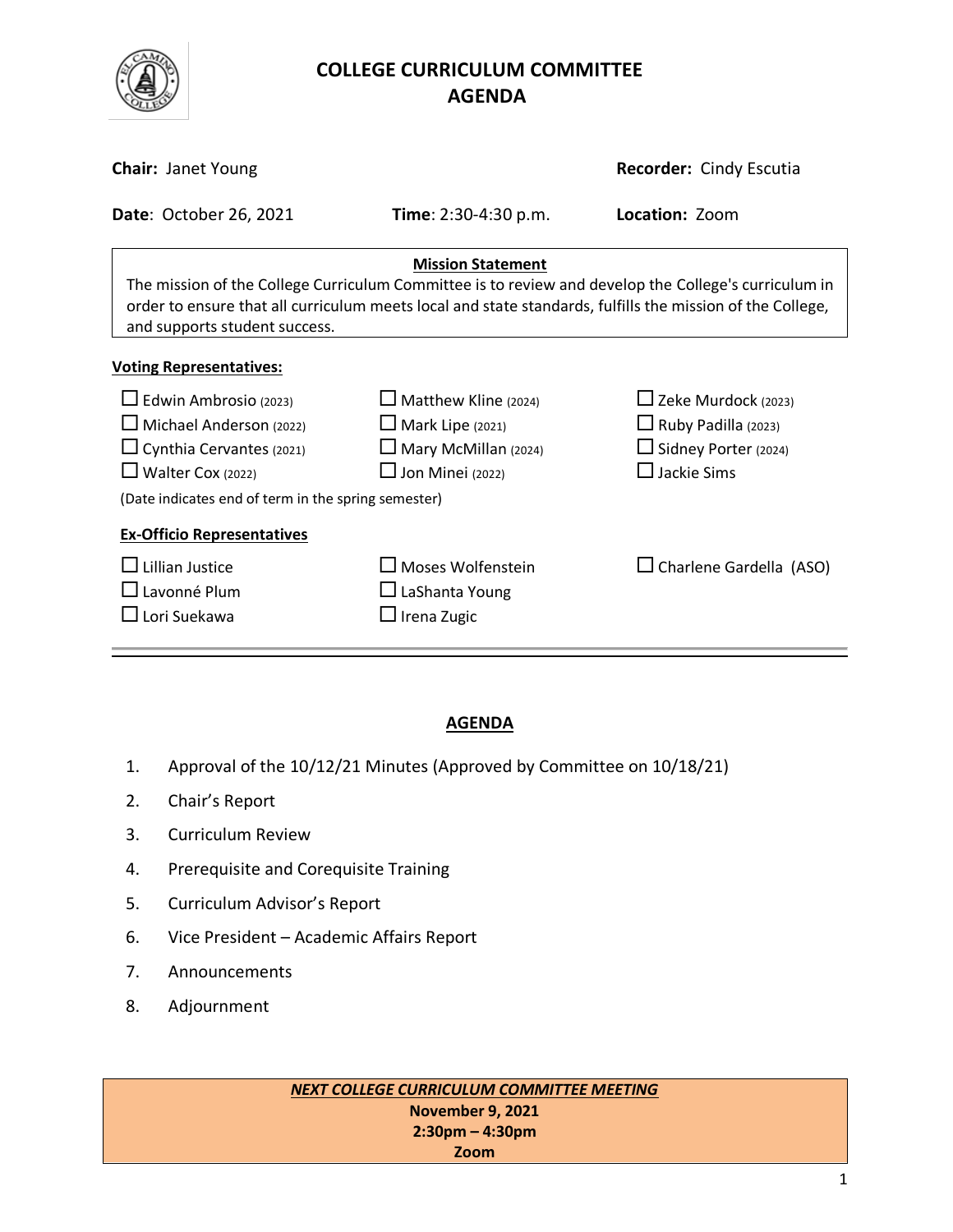#### **Standard Technical Review Members:**

Curriculum Chair – Janet Young Curriculum Advisor – Lavonné Plum Vice President of Academic Affairs – Jackie Sims (or designee) Associate Dean of Academic Affairs – Irena Zugic Articulation Officer – Lori Suekawa Curriculum Committee – Floating Representative

# **Standard Technical Review Subcommittee – Faculty Members: [Review](http://www.curricunet.com/elcamino/documents/Spring%202016%20CCC%20Timeline.pdf) Due:**

| Jon Minei            | Standard Review for Meeting #1 | Thursday, September 9, 2021  |
|----------------------|--------------------------------|------------------------------|
| Edwin Ambrosio       | Standard Review for Meeting #2 | Thursday, September 23, 2021 |
| Cynthia Cervantes    | Standard Review for Meeting #3 | Thursday, October 7, 2021    |
| Mark Lipe            | Standard Review for Meeting #4 | Thursday, October 21, 2021   |
| <b>Sidney Porter</b> | Standard Review for Meeting #5 | Thursday, November 4, 2021   |
| Michael Anderson     | Standard Review for Meeting #6 | Thursday, November 18, 2021  |
| Ruby Padilla         | Standard Review for Meeting #7 | Thursday, December 2, 2021   |

#### **Full Review - Course Proposals**

| <b>No</b>      | <b>Proposal Type</b> | <b>Division</b> | <b>Course</b><br><b>Delivery</b> | <b>Subject/Course No. &amp; Title</b>                                    |
|----------------|----------------------|-----------------|----------------------------------|--------------------------------------------------------------------------|
| 1              | <b>Course Review</b> | <b>BSSC</b>     | O/H                              | CDEV 103 Child Growth and Development                                    |
| $\overline{2}$ | <b>Course Review</b> | <b>BSSC</b>     | O/H                              | CDEV 112 Teaching Young Children in a Diverse Society                    |
| 3              | <b>Course Review</b> | <b>BSSC</b>     | O/H                              | CDEV 114 Observing and Assessing Young Children                          |
| 4              | <b>Course Review</b> | <b>BSSC</b>     | O/H                              | CDEV 125 Child Development Practicum I                                   |
| 5              | <b>New Course</b>    | <b>HUMA</b>     | $O^*/H^*$                        | LING 1A Linguistics 1A: Phonetics and Phonology                          |
| 6              | <b>New Course</b>    | <b>HUMA</b>     | $O^*/H^*$                        | LING 1B Linguistics 1B: Morphology, Semantics, Syntax,<br>and Pragmatics |
| $\overline{7}$ | <b>Course Review</b> | <b>HUMA</b>     | O/H                              | NESL 04A ESL for Healthcare I                                            |
| 8              | <b>Course Review</b> | <b>HUMA</b>     | O/H                              | NESL 04B ESL for Healthcare II                                           |
| 9              | <b>Course Review</b> | <b>HUMA</b>     | O/H                              | NESL 05A ESL for Childhood Educators I                                   |
| 10             | <b>Course Review</b> | <b>HUMA</b>     | O/H                              | NESL 05B ESL for Childhood Educators II                                  |
| 11             | <b>Course Review</b> | <b>HUMA</b>     | O/H                              | NESL 06 ESL Support for Career and Technical Programs                    |
| 12             | <b>Course Review</b> | <b>HUMA</b>     | O/H                              | NESL 07A ESL for Math I                                                  |
| 13             | <b>Course Review</b> | <b>HUMA</b>     | O/H                              | NESL 07B ESL for Math II                                                 |
| 14             | <b>Course Review</b> | <b>HUMA</b>     | O/H                              | NESL 07C ESL for Math III                                                |
| 15             | <b>Course Review</b> | <b>HUMA</b>     | O/H                              | NESL 08 ESL for Medical Terminology                                      |
| 16             | <b>Course Review</b> | <b>HUMA</b>     | O/H                              | NESL 09A ESL for Anatomy and Physiology I                                |
| 17             | <b>Course Review</b> | <b>HUMA</b>     | O/H                              | NESL 09B ESL for Anatomy and Physiology II                               |
| 18             | <b>Course Review</b> | <b>HUMA</b>     | O/H                              | NESL 10 ESL for Radiologic Technology                                    |
| 19             | <b>Course Review</b> | <b>HUMA</b>     | O/H                              | NESL 51A Introduction to English in Conversation                         |
| 20             | <b>Course Review</b> | <b>HUMA</b>     | O/H                              | NESL 51B Intermediate Listening, Speaking, and<br>Pronunciation          |